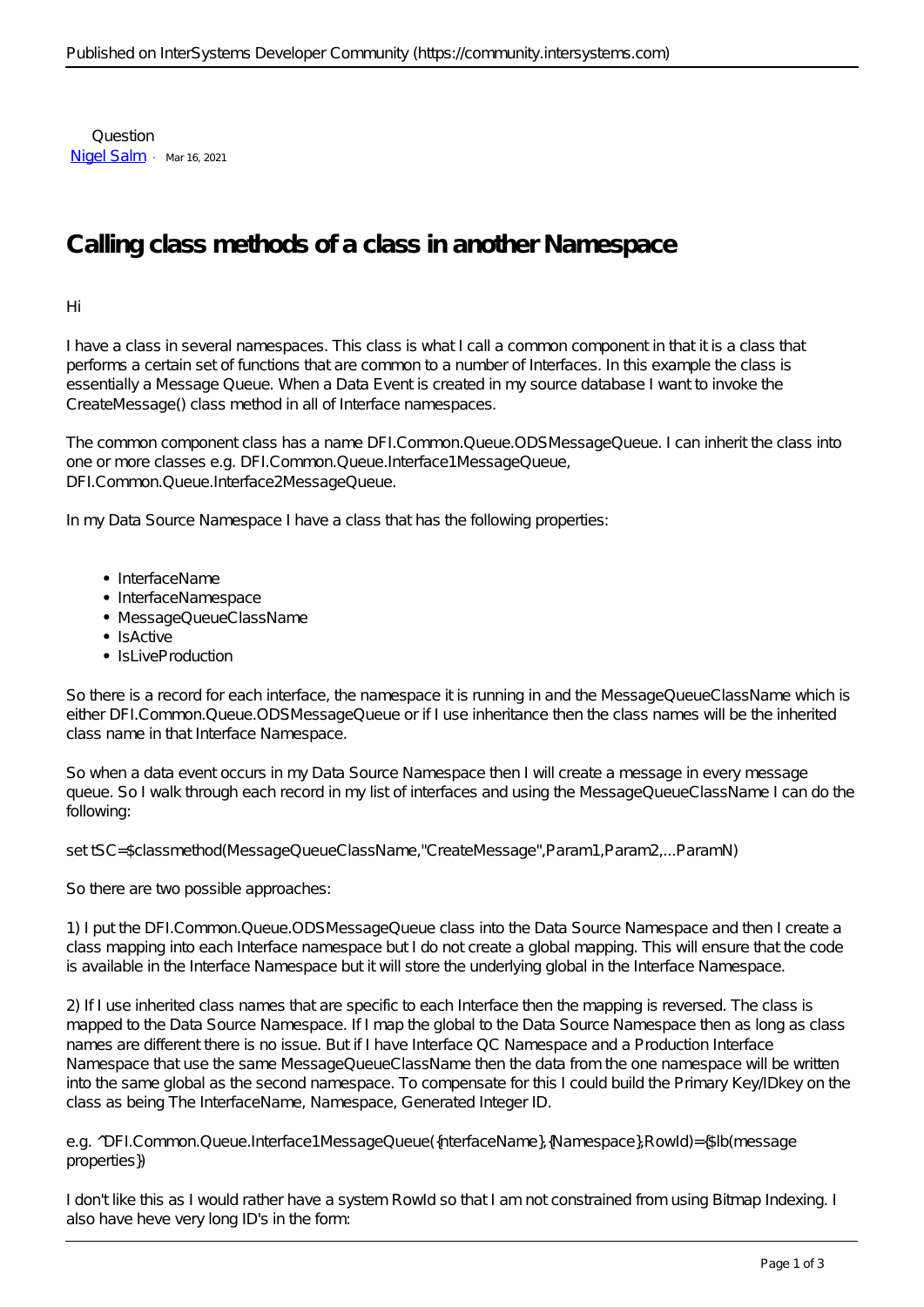{InterfaceName}||{NameSpace}||{RowId}

So, at this point I have a couple of different approaches that use Class and Global Mapping.

So my question is:

From my Data Source Namespace can I call the methods in my Message Queue Classes which reside in each Interface Namespace without using mappings and without using namespace swapping. By that I mean:

set currentNS=\$namespace

zn InterfaceNamespace

set tSC=##class(.....).CreateMessage(p1,p2,...,pN)

In the Interface Namespace I have a Business Service, DFI.Common.Service.MessageQueueService, which calls a method GetNextMessage()

The message class has the following groups of properties:

### **The Timestamps**

CreateTS

ProcessTS

CompledTS

### **The Data Fields**

These are the fields of data that I want to send to my Interface which will use the information in these fields to generate either an HL7 PIX/PDQ Message or a FHIR Resource JSON. These properties would be specific to ypur data source and the information that is required by the Interface.

## **The Status Fields**

The Document Type,

Message Status,

HTTP FILE SQL Response Status

HTTP Response Body JSON or HL7

Human Readable Error Message

### **The Process**

The GetNextMessage() finds the next message where ProcessTS and CompletedTS are NULL

Having found a message set the ProcessTS to %TimeStamp

Create a Request Message to send to the Business Process that has one property: MessageID

Process the message in the Business Process, access the required data, transform it into the target document type

Despatch to the Business Operation (HTTP, File (for testing purposes))